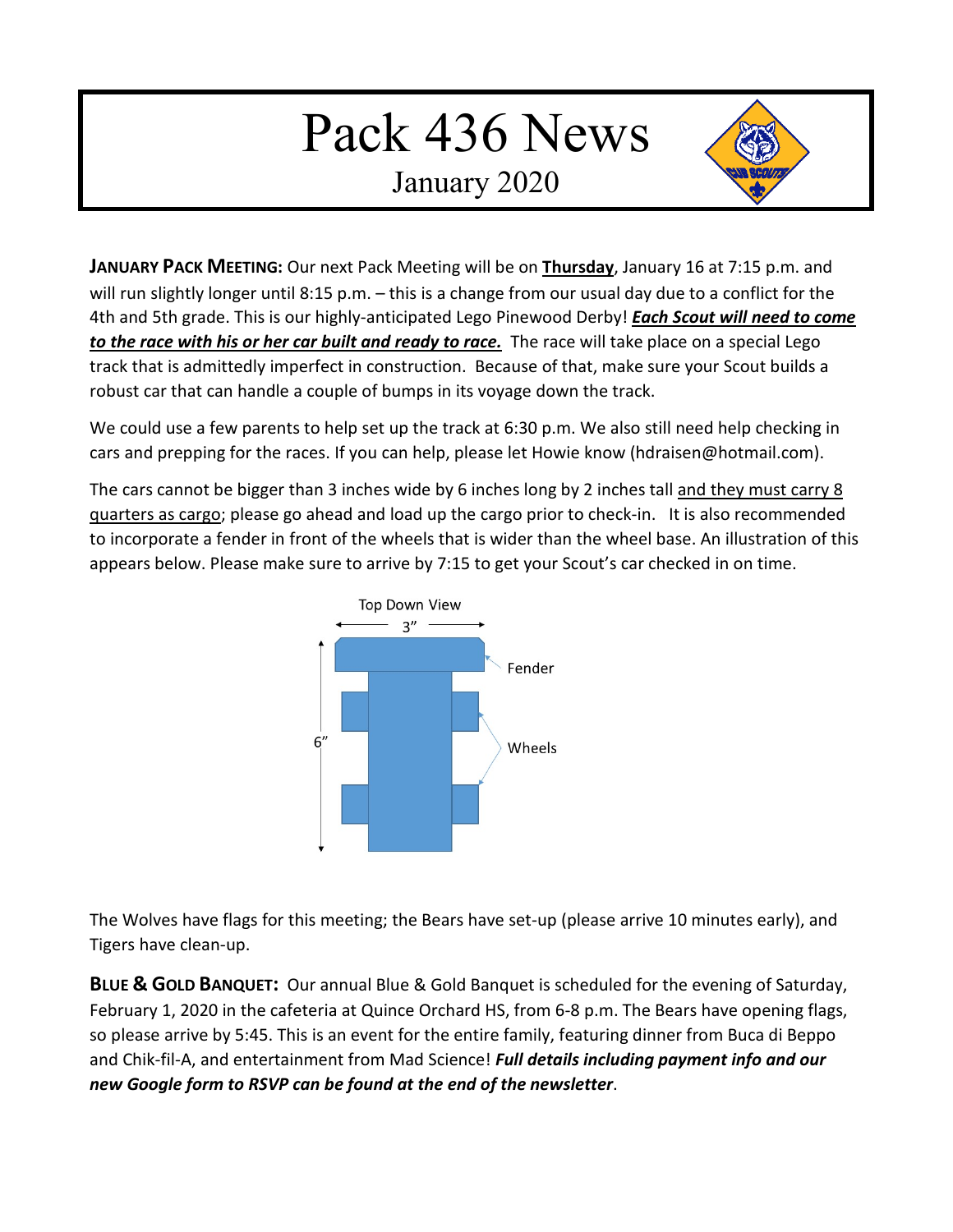**FEBRUARY PACK MEETING:** There is no February Pack meeting because of our Blue & Gold Banquet and semi-annual planning meeting – the planning meeting will be held Wednesday, February 19 from 7:30-9 p.m., at Jones Lane ES.

**THANK YOU:** To Brian and Shelly Greenfest for our Pack t-shirts. If you have not gotten your shirt yet, please contact your den leader. Also, if you made it to the last Pack meeting, you saw an amazing number of items that were brought in and distributed along with thank you notes from our Scouts to military personnel recovering at Walter Reed. Thank you all for your generosity.

**WEBELOS OUTING TO THE UMD OBSERVATORY:** Reminder to all Webelos Parents to please RSVP via Scoutbook for the private group tour of the University of Maryland observatory on Monday, January 20 (which is MLK day and an MCPS holiday). Our tour will begin at 7 p.m. in College Park; it will last about an hour and then there will be a public session lasting about an hour after that so we should be done by about 9 p.m. We may need to carpool due to limited parking; those details to follow.

**PINEWOOD DERBY:** The Pinewood Derby will be Saturday, Feb. 29 (Happy Leap Year!) in the JLES allpurpose room, beginning at 8 a.m. for registration. Racing will hopefully be underway by 8:30 a.m. In addition to the den races, there will be an "open" division for siblings. The track will be available for test runs the evening of Friday, February 28, time to be announced. The car kits will be distributed to the Den Leaders at the January Pack meeting, and we'll publish rules for the cars by early February.

PARENT VOLUNTEERS NEEDED: Everything we do at the Pack is thanks to parents putting it together. We ask that every family contribute to this by volunteering. We need help for the following:

• Lego Pinewood Derby: Howie needs a couple of adults to help run the Lego Pinewood Derby at our January Pack meeting (January 16).

The Pack jobs sign-up is at https://www.signupgenius.com/go/8050545A5A96-pack5

## **UPCOMING EVENTS:**

- All parents are invited to our semi-annual planning meeting on February 19, 7:30-9 pm at Jones Lane ES. This is our semi-annual meeting to plan to Pack calendar for the remainder of the Scouting year, as well as to discuss what we're doing well, what can be improved, and where we should be heading as a unit.
- The Pinewood Derby is the morning of Saturday, February 29. The track will be available for test runs the evening of Friday, February 28.
- Save the date for the March Pack meeting a special outing to the National Cryptologic Museum in Annapolis Junction, MD, on Saturday, March 21, 2020, from  $12 - 2$  p.m.
- And our spring family campout will be April 24-25 at Antietam National Battlefield.

## **SUMMER CAMP**:

*Camp Snyder (current Lions, Tigers, & Wolves):* For the younger boys (current Lions, Tigers, and Wolves), Camp Snyder, located near Haymarket, VA, has weekend programs in the summer that are a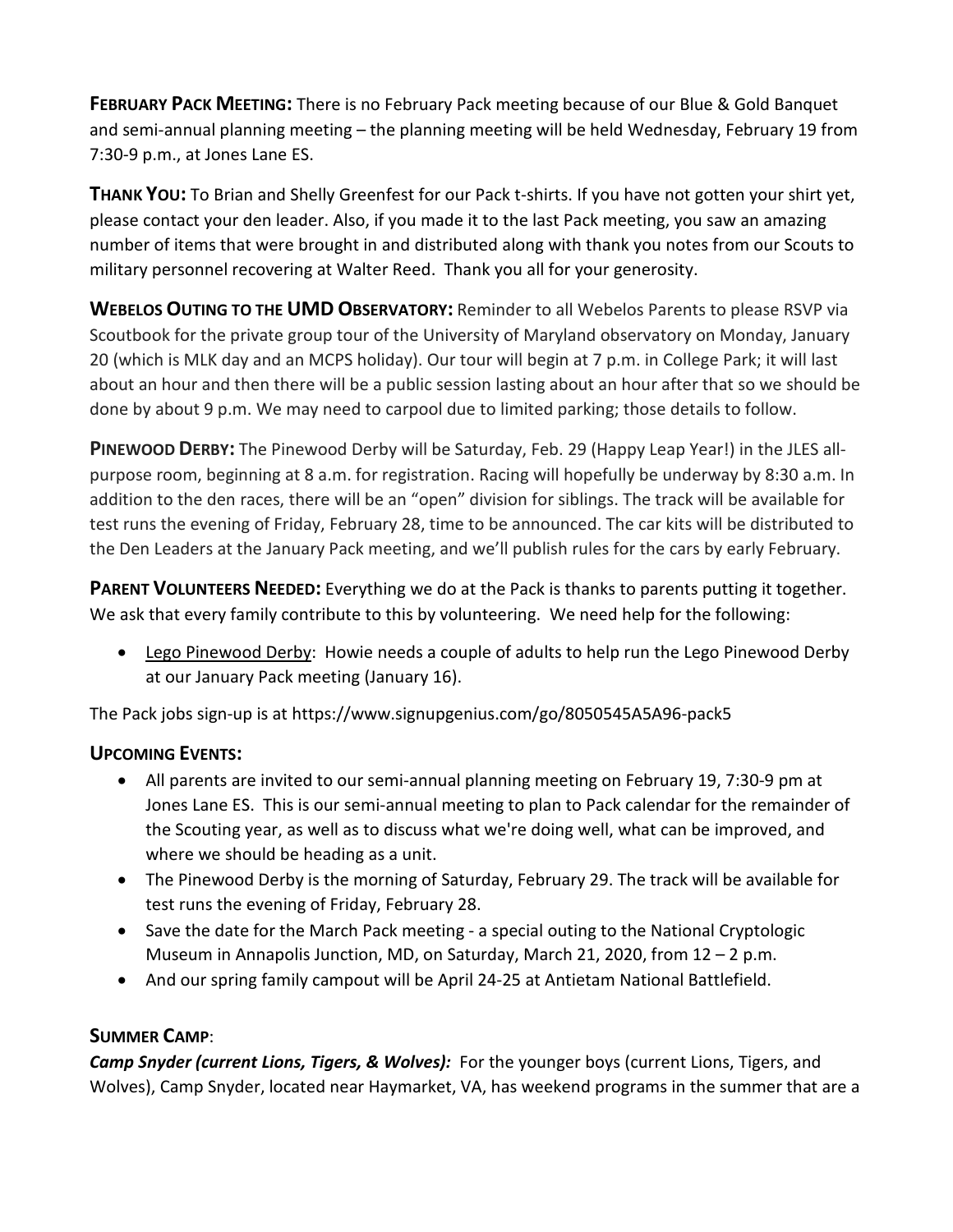great introduction to camping for the Scouts. We will register as a Pack and available dates based on leadership availability are July 17-19 or July 30-August 2.

Camp starts 9 a.m. Friday morning and ends 9 a.m. Sunday. They have platform tents for us and we eat in the dining hall. The 2-night trip is designed to introduce Cub Scouts to overnight camps that they will get to experience in Boy Scouts as a longer, week-long event. Activities include swimming, archery, slingshots, BB's, boating, campfire skits, and more. It is for registered Cub Scouts only, no friends or siblings, and a parent or guardian is necessary (only one parent needed for multiple scouts in a family). There's more information at the camp's website:

[http://www.ncacbsa.org/outdoors/camp-william-b-snyder/summer-programs/](about:blank)

Pricing for the weekend is \$240 for Scouts and \$80 for adults if paid by April 17; prices increase as the dates get closer. Contact Howie Draisen with questions (hdraisen@hotmail.com).

*Goshen / Camp PMI (current Webelos & Bears):* For the older Scouts (current Bears and Webelos), we are going to the Goshen Scout Reservation's Camp PMI, about 3.5 hours away, past Harrisonburg, VA, for the week of July 19-25. We'll need at least 3 parents there at all times, and one or two more would be ideal, but you wouldn't have to stay the full week.

Camp PMI provides programming in aquatics, scoutcraft, BB's, archery, ecology and handicraft. They also are situated at the foot of the Viewing Rock Trail, which leads to one of the most amazing views on the Eastern seaboard.

Prices for the week start at \$385 for Scouts and \$225 for adults (which can be split between 2 if each stays half the week) if paid by April 12; prices increase closer to the camp dates. Contact Dan Helgerman [\(helgermann@gmail.com\)](about:blank) if you have any questions, and we'll get working on registration shortly. Council has information a[t https://www.gotogoshen.org/camps-programs/camp-pmi/](about:blank)



Pack 436 Invites All Scouts and Their Families to

*The 2020 Blue & Gold Banquet*

It's the biggest event of the Cub Scouting year, where families come together to share food and fellowship. The evening will include a **full dinner, dessert**, and **entertainment** for everyone.

We would like to have ALL our scouts present and in **full uniform**. Bring your entire family!

When: **Saturday, February 1, 2020 from 6-8 p.m.** The Opening Flag Ceremony at 6:00 p.m. will be led by the Bears – *all Bears please arrive by 5:45 p.m.*